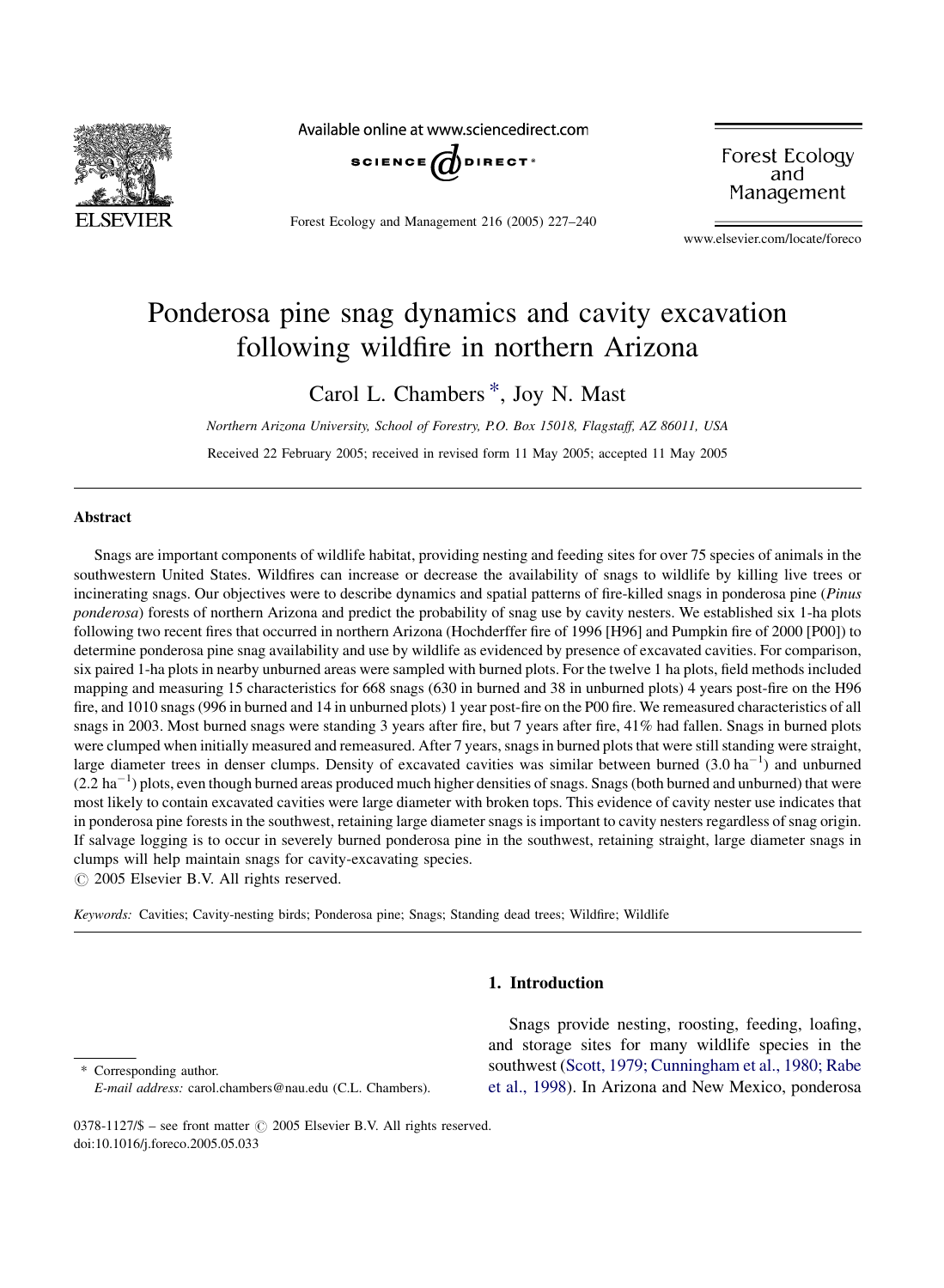pine (Pinus ponderosa) forests cover about 3.2 million ha [\(Klemmedson and Smith, 1979\)](#page-12-0) and provide nesting habitat for more cavity-nesting species than any other forest type ([Scott and Patton, 1989](#page-13-0)). Prior to 1870, tree densities were thought to average  $\sim 60 \text{ ha}^{-1}$ , with forests experiencing low intensity but high frequency (e.g., every 4 years) fires. However, fire suppression, logging, and increases in livestock grazing have altered ponderosa pine forest structure and composition over the past century ([Cooper, 1960; Cochran and Hopkins,](#page-11-0) [1991; Covington and Moore, 1994; Saab et al., 1995;](#page-11-0) [Touchan et al., 1996; Grissino-Mayer and Swetnam,](#page-11-0) [2000](#page-11-0)). In many areas, density of live trees has increased (e.g., to  $>3000$  trees ha<sup>-1</sup> today) and average diameter of live trees has decreased ([Covington et al., 1994; Mast](#page-11-0) [et al., 1999](#page-11-0)). As a consequence, wildfires in forests of the southwest have been increasing in size and severity, particularly in the last 25 years ([Swetnam and Baisan,](#page-13-0) [2003](#page-13-0)).

Wildfires vary in intensity across a landscape and can have both immediate and long-term impacts on snags and snag dynamics (decay and fall rate). Low intensity fires may have little effect on live trees, but may scorch and in some cases, incinerate snags ([Gaines et al., 1958; Horton and Mannan, 1988;](#page-12-0) [Boucher et al., 1999](#page-12-0)). Moderate and high intensity fires may scorch and kill live trees and incinerate snags ([Harrington, 1996; McHugh and Kolb, 2003\)](#page-12-0). Fires can therefore affect rates of snag formation, snag density, and distribution among snag size classes. In addition, fire may affect snags by charring boles. Charred snags may decay at slower rates than unburned snags, be more difficult to excavate for some cavity nesting species, and therefore may be less useful as a nesting resource [\(Gaines et al., 1958\)](#page-12-0).

Many factors can influence wildlife use of snags, including tree species, diameter, height, density, and spatial dispersion. Most wildlife species select large diameter snags  $($ >34 cm diameter at breast height [dbh] in ponderosa pine) [\(Scott and Oldemeyer, 1983;](#page-12-0) [Rabe et al., 1998; Saab and Dudley, 1998; Lehmkuhl](#page-12-0) [et al., 2003; Ganey and Vojta, 2004\)](#page-12-0). Less is known about selection for other characteristics. Fire alters characteristics of snags and likely affects use by cavity nesters ([Saab and Dudley, 1998\)](#page-12-0). Knowing which snags will remain standing longest and are most used by cavity nesters can provide guidance in snag management.

We documented ponderosa pine snag dynamics in northern Arizona from 1 to 7 years following two wildfires that occurred in 1996 and 2000. For each snag, we determined year of origin as live tree, year the tree died and became a snag, physical characteristics (e.g., height, diameter, decay condition, spatial arrangement), and wildlife use (signs of foraging, presence of excavated cavities). Our objectives were to (1) describe characteristics, spatial patterns, density, decay rates, and dynamics of fire-killed snags in ponderosa pine forests of northern Arizona, and (2) predict the probability of fire-killed snag use by cavity nesters based on snag characteristics.

## 2. Methods

## 2.1. Study sites

We selected two areas that had been recently burned by wildfire on the Coconino and Kaibab National Forests (NFs) located in northern Arizona, approximately 26 km northwest of Flagstaff, Arizona. These areas have a mean annual air temperature of 5–  $6^{\circ}$ C and a mean annual precipitation of 500–600 mm. A drought that occurs seasonally between April and June ([Anonymous, 1995\)](#page-11-0) increases probability of fire during that time. The Hochderffer fire (H96) burned about 6500 ha of ponderosa pine on the Coconino NF in June–July 1996. The Pumpkin fire (P00) burned about 5300 ha on the Coconino and Kaibab NFs in May–June 2000. Both fires varied in severity from low (surface) to severe (crown).

To evaluate snag dynamics, we compared snags in severely burned and unburned areas. Selected sites had: (1) high severity burn patches  $(>\!\!95\%$  of trees killed by fire) with nearby or adjacent unburned patches,  $(2)$  >1 km between plot pairs,  $(3)$  similar terrain, elevation, and pre-fire tree densities, (4) unburned snag densities of  $>5$  snags ha<sup>-1</sup> (based on [Ganey \(1999\)](#page-12-0) median snag density of 5 snags  $ha^{-1}$  in unburned ponderosa pine forest in northern Arizona), and (5) a range of snag diameter classes to determine effect of diameter on decay and fall rate. Sites were randomly chosen from those meeting the criteria. Plots were paired, with one plot in ponderosa pine burned by wildfire and the second plot located in unburned forest <0.8 km from its pair. We placed three pairs of plots in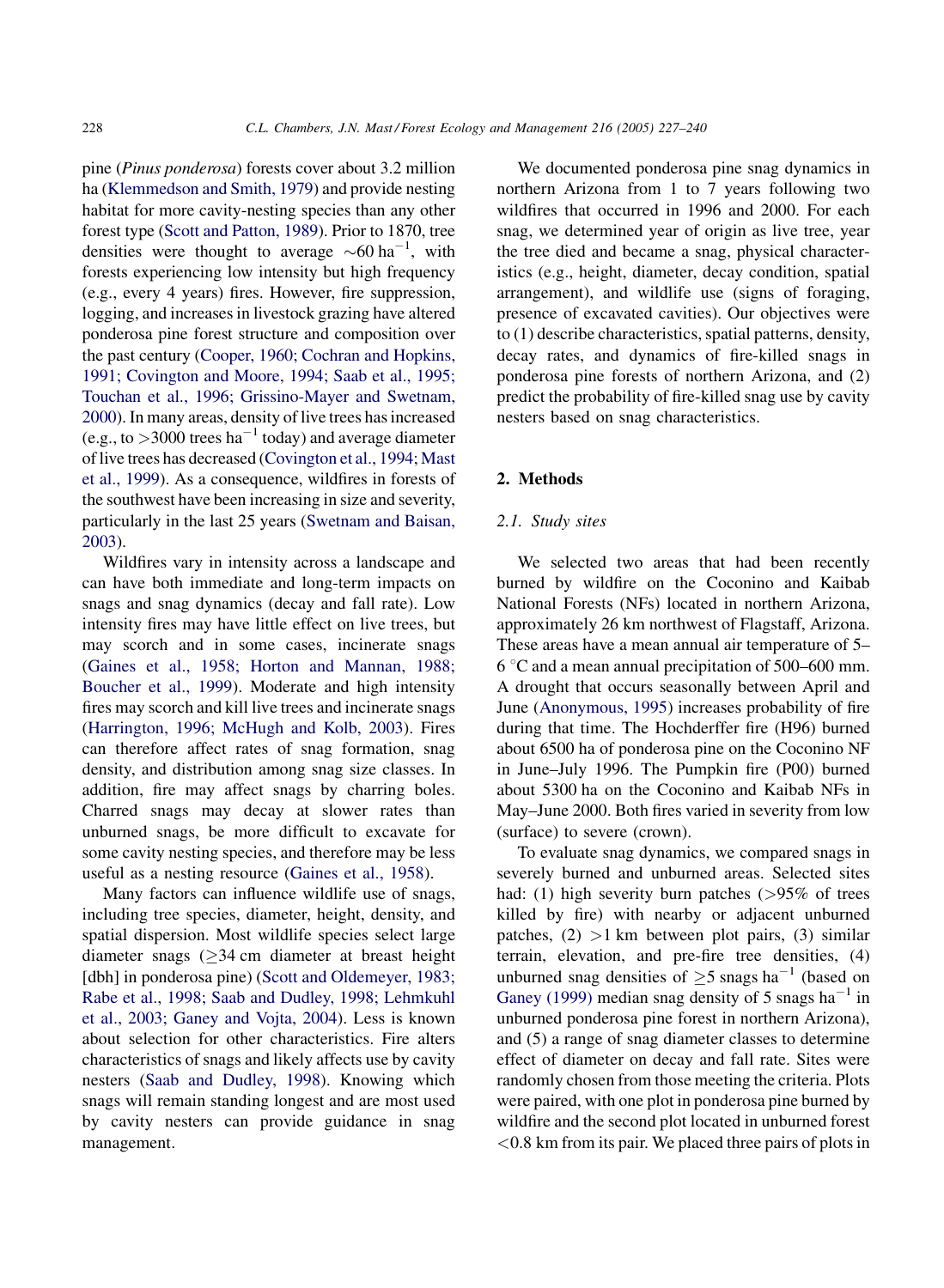each of the two wildfire-burned areas for a total of twelve 1-ha plots. Distance between H96 and P00 fires was  $>10$  km, and within a fire boundary, pairs were 1.2–3.9 km apart. Plots in the H96 fire were established in 2000 (4 years post-fire); whereas those in the P00 fire were established in 2001 (1 year postfire). Because the wildfires were selected opportunistically, the post-fire monitoring periods for the two fires were not the same.

All snags and live trees in plots were ponderosa pine. Plots were on relatively flat slopes  $(9 \pm 1\%$  standard error [S.E.]), at elevations between 2300 and 2550 m, with pre-fire tree basal area of  $30 \pm 2$  m<sup>2</sup> ha<sup>-1</sup>. Average diameter of smallest snags in all plots was  $17 \pm 2$  cm; largest snags averaged  $67 \pm 4$  cm.

#### 2.2. Snag measurements

We sampled all snags  $>1.8$  m in height and  $>10$  cm dbh on rectangular 50 m  $\times$  200 m (1 ha) permanent plots. Snag locations were mapped (to the nearest 0.5 m) for spatial analysis and to assist relocation in subsequent measurements. We collected baseline data for all snags on the H96 fire 4 years postfire (2000) and on the P00 fire 1 year post-fire (2001). As baseline data, we recorded the following for each snag: dbh (taken at 1.4 m above ground), height (measured with a clinometer), top condition (intact or broken), bark cover (percent of bole with bark cover, to the nearest 5%), char (percent of bole with burn, to the nearest 5%), number of excavated cavities (circular openings large and deep enough to appear to the observer on the ground as adequate for the smallest cavity nester in the area to use as a nest site), number of natural cavities (naturally created openings of adequate size for nesting), foraging sign (irregular openings created by cavity-nesting birds on the surface of the snag; recorded as present, absent), dead limbs (number of dead limbs >10 cm diameter and >30 cm length), lean (degrees) of the snag from perpendicular to ground using a clinometer, and decay class (Table 1). We measured slope (%) by taking two measurements from each snag to 20 m distant in two opposite directions and averaged measurements for the snag, aspect (degrees) of slope on which the snag stood by using the natural line of travel that water would follow, and basal area (using a 20 BAF prism) of live and dead trees surrounding each snag.

| Table 1                                                              |
|----------------------------------------------------------------------|
| Criteria used to classify ponderosa pine snags into decay classes in |
| southwestern conifer forests (after Raphael and White, 1984)         |

| Decay class | Needles | Twigs   | Limbs         |
|-------------|---------|---------|---------------|
|             | Present | Present | Intact        |
| 2           | Absent  | Present | Intact        |
| 3           | Absent  | Absent  | Mostly intact |
| 4           | Absent  | Absent  | Mostly broken |
| 5           | Absent  | Absent  | Gone          |
|             |         |         |               |

All snags were remeasured in 2003. All independent variables except dbh, char, slope, and aspect were remeasured. In addition, we assessed standing condition to categorize snags as either standing, fallen (uprooted or broken), cut, or missing (i.e., under other fallen snags thus unable to relocate the snag). We categorized snags into four dbh class  $\left( \langle 25, 25, 25, 29 \rangle \right)$ 51–75.9,  $\geq$ 76 cm) for comparison with other studies of fire-killed ponderosa pine [\(Keen, 1929; Dahms,](#page-12-0) [1949; Bull, 1983; Everett et al., 1999\)](#page-12-0) but combined the two largest size classes because our sample size for  $>76$  cm dbh snags was small  $(n = 2)$ .

#### 2.3. Dendrochronological methods

We collected two tree core samples near the ground from all snags (unless they were too decayed) when we collected baseline data on snag characteristics. Tree cores were mounted, sanded, and crossdated following standard dendrochronological procedures ([Stokes and Smiley, 1968](#page-13-0)) to determine age and year of death [\(Mast and Veblen, 1994](#page-12-0)). Rings were counted using a binocular microscope to determine marker years which are annual rings with very narrow ring widths or signatures [\(Visser, 1995](#page-13-0)). Ring counts were corrected for false and missing rings by use of marker years.

#### 2.4. Data analysis

We described snag baseline (Time 0) and remeasurement (Time 1) data using means and standard errors. For the H96 fire, Time 0 was 4 years post-fire; Time 1 was 7 years post-fire. For the P00 fire, Time 0 was 1 year post-fire; Time 1 was 3 years post-fire. We used  $\chi^2$  tests for independence to test the null hypotheses that there were no differences between burned and unburned snag populations in top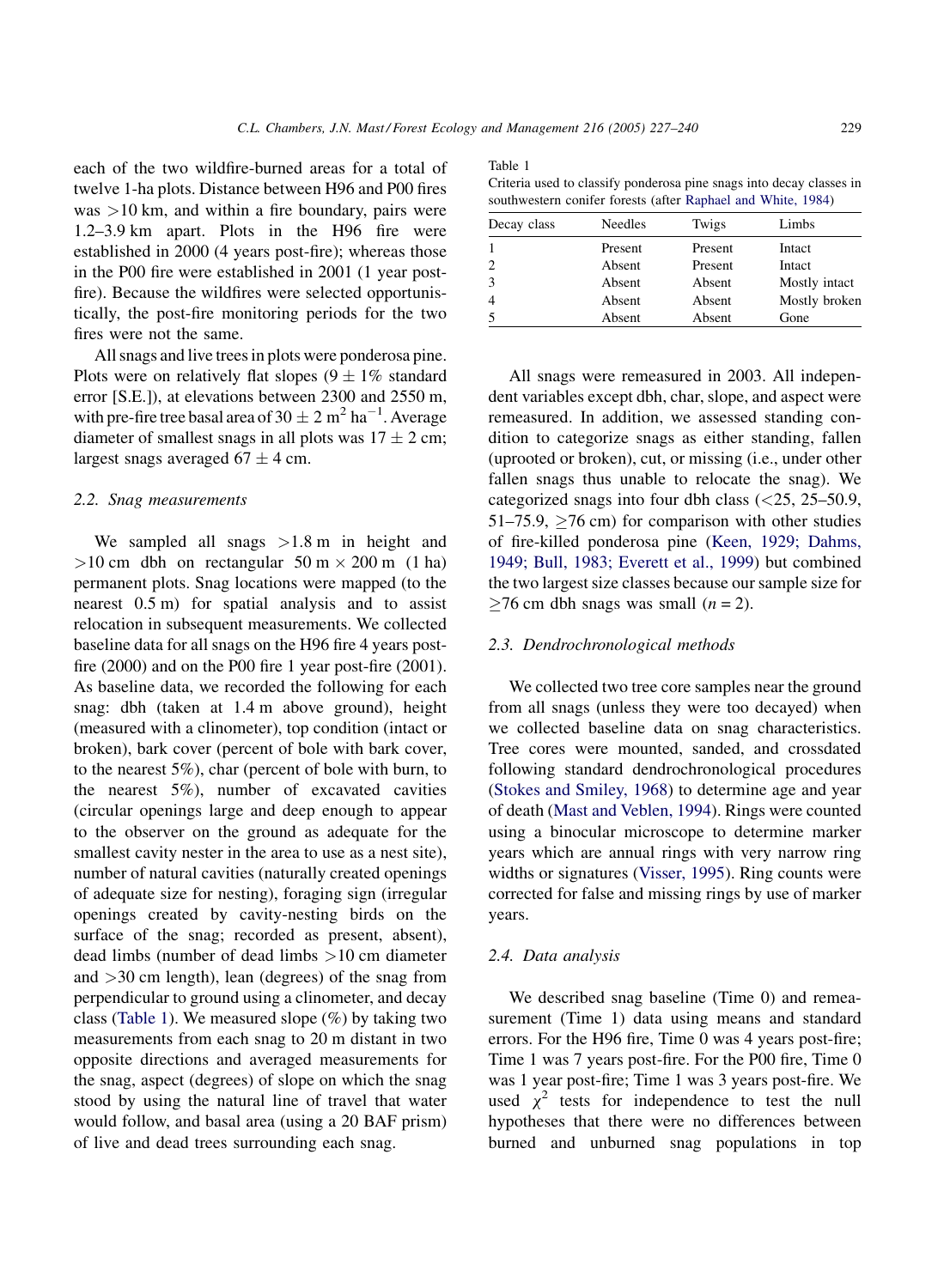condition, foraging sign, and decay class [\(Sokal and](#page-13-0) [Rohlf, 1981](#page-13-0): 152). We used Wilcoxon two-sample tests to test the null hypotheses that there were no differences between burned and unburned snag populations for dbh, height, bark cover, char, number of excavated and natural cavities, number of dead limbs, slope, and basal area surrounding snag ([Sokal and Rohlf, 1981:](#page-13-0) 433). These comparisons were stratified by fire (H96 versus P00). We compared changes in characteristics of standing snags across time using Wilcoxon signed rank tests [\(Sokal and Rohlf, 1981:](#page-13-0) 449) to test the null hypotheses that there were no differences between Times 0 and 1 in height, bark cover, number of excavated and natural cavities, number of dead limbs, and basal area.We compared changes in condition of all snags (standing [standing or leaning] versus not standing [fallen, cut, or missing]) and in proportions of standing snags with broken tops, decay class, or foraging sign across time using McNemar tests for significance of changes [\(Sokal and Rohlf, 1981](#page-13-0): 768) to test the null hypotheses that there were no differences between Times 0 and 1. We used an alpha level of 0.05 for all tests.

We used logistic regression to identify characteristics of burned and unburned snags that were associated with excavated cavities. Because our sample size of snags with excavated cavities was small  $(n = 31)$ , but about equal between burn types  $(n = 18)$ on burned plots,  $n = 13$  on unburned plots) we combined all snags with excavated cavities for analysis. We used a randomly selected subset of snags without cavities ( $n = 59$ , 29 unburned and 30 burned snags) for comparison.We also used logistic regression as a means of selecting variables that separated standing from fallen snags at Time 1. We used the Hosmer and Lemeshow goodness-of-fit test to determine whether the distribution of probabilities produced by our model fit the logistic probability distribution [\(Hosmer and](#page-12-0) [Lemeshow, 1989](#page-12-0)).

#### 2.5. Spatial statistical analyses

We used spatial statistical tests to determine within and between patch patterns. Patches were 1–20 m diameter clumps around snags that increased in 1 m diameter increments. Ripley's  $K(t)$  was used to determine snag pattern with clumped distributions indicated by high values of  $K(t)$ , random pattern indicated by values within the confidence intervals, and dispersed (or uniform) distributions indicated by low values [\(Ripley, 1977, 1981; Diggle, 1983\)](#page-12-0). Ripley's  $K_{12}(t)$  was used to determine spatial association between groups of standing versus fallen snags, with high values of  $K_{12}(t)$  indicating attraction between the two groups, values within the confidence interval indicating no spatial relation (independence), and low values indicating negative spatial association between the two groups [\(Lotwick and Silverman,](#page-12-0) [1982; Diggle, 1983; Upton and Fingleton, 1985\)](#page-12-0). Moran's I, a measure of spatial autocorrelation, was computed for tree height and tree diameter sizes for all snags [\(Moran, 1950; Cliff and Ord, 1973, 1981; Upton](#page-12-0) [and Fingleton, 1985; Odland, 1988; Legendre and](#page-12-0) [Fortin, 1989\)](#page-12-0). Significant positive spatial autocorrelations indicated patches of similar snags (same height or same dbh), whereas negative spatial autocorrelation indicated patches of dissimilar snags (mixed heights or mixed dbh) [\(Legendre, 1993; Haase, 1995; Mast and](#page-12-0) [Veblen, 1999; Mast and Wolf, 2004](#page-12-0)). [Duncan's \(1990\)](#page-12-0) spatial statistics program was used for these computations. Statistical significance for each test was determined by computing 95% confidence intervals using 99 simulations ([Besag and Diggle, 1977;](#page-11-0) [Marriott, 1979\)](#page-11-0). Since a sample size of  $>30$  was needed to run the statistical program, only the burned plots were analyzed.

## 3. Results

#### 3.1. Snag characteristics

## 3.1.1. Baseline data (Time 0)

We tagged and measured 1678 standing snags: 668 snags on the H96 fire plots, 1010 snags on the P00 fire plots. Most snags were on burned plots (H96 fire: 630 on burned plots, 38 on unburned plots; P00 fire: 996 on burned plots, 14 on unburned plots). We cored and aged 70% of snags on the H96 fire plots (29 of 38 on unburned plots, 436 of 630 on burned plots) and 96% of snags on the P00 fire plots (6 of 14 on unburned plots, 960 of 996 on burned plots). We were unable to obtain a usable core on some snags on the unburned H96 plots because of advanced decay. Most snags in burned plots were 60 to 90 years old when fire-killed ([Table 2\)](#page-4-0); as live trees they likely originated from 1910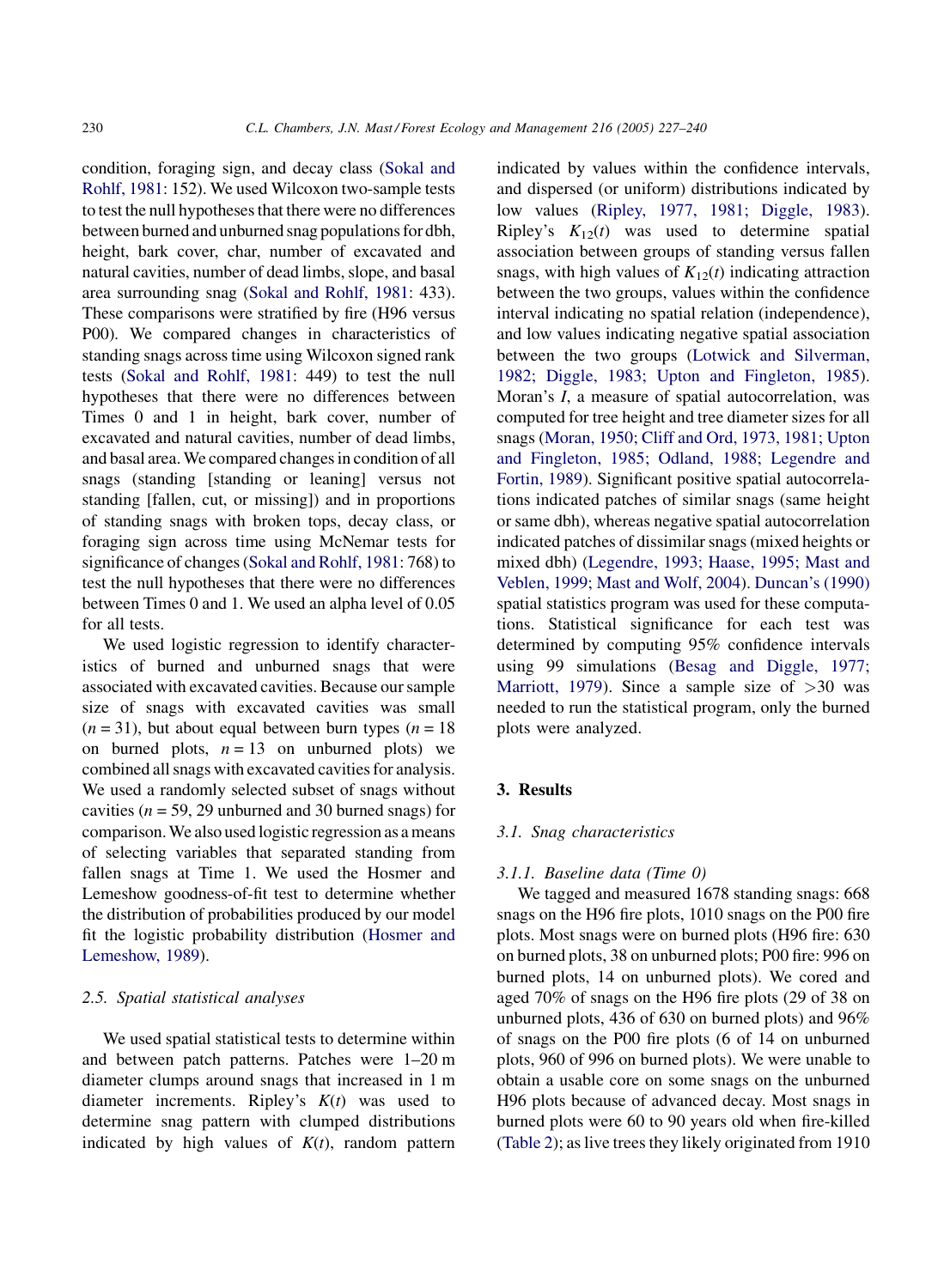<span id="page-4-0"></span>Table 2

Mean ages of live trees before conversion to snags determined from 2 cores per snag on twelve 1-ha plots on the Coconino and Kaibab National Forests, northern Arizona

| Location           | Number of<br>snags in plot | Percentage of<br>snags cored | Mean age<br>(years) | S.E.  | Minimum age<br>(years) | Maximum age<br>(years) |
|--------------------|----------------------------|------------------------------|---------------------|-------|------------------------|------------------------|
| P00 1B             | 327                        | 92                           | 73.7                | 0.5   | 42                     | 136                    |
| <b>P00 1UB</b>     |                            | 20                           | 76                  | NA    | 76                     | 76                     |
| P00 2B             | 279                        | 99                           | 61.7                | 1.3   | 35                     | 169                    |
| <b>P00 2UB</b>     | 6                          | 33                           | 201.5               | 103.5 | 98                     | 305                    |
| P00 3B             | 390                        | 98                           | 71.9                | 0.7   | 39                     | 185                    |
| <b>P00 3UB</b>     | 3                          | 100                          | 59                  | 5.1   | 49                     | 66                     |
| H96 1B             | 102                        | 64                           | 69.8                |       | 52                     | 103                    |
| <b>H96 1UB</b>     | 7                          | 86                           | 97.2                | 18.6  | 51                     | 167                    |
| H96 2B             | 210                        | 73                           | 68.4                | 0.9   | 23                     | 106                    |
| <b>H96 2UB</b>     | 5                          | 60                           | 54.3                | 9.8   | 44                     | 74                     |
| H <sub>96</sub> 3B | 318                        | 68                           | 79.2                | 1.1   | 35                     | 140                    |
| <b>H96 3UB</b>     | 25                         | 80                           | 90.4                | 8.9   | 27                     | 164                    |

Location is Pumpkin fire (P00) or Hochderffer fire (H96), plots are burned (B) or unburned (UB). The H96 fire occurred in 1996; the P00 fire in 2000. Trees were cored in 2000 (H96 fire) or 2001 (P00 fire). S.E. is standard error.

to 1940. Snags in unburned plots varied in age from 54 to 202 years old. Snags ranged from 11 to 88 cm dbh and 2 to 27 m tall. We found few leaning snags. We detected differences  $(P < 0.05)$  between snags in burned versus unburned plots on both fires in that snags in burned plots were taller, had more bole char, fewer cavities, and were on flatter slopes than those in unburned plots (Table 3). Snags in the P00 unburned

plots were larger diameter than in P00 burned plots. They also had less bark remaining than in the burned plots, likely due to more advanced decay condition (9 of 14 snags were decay class 4 or 5) ([Table 4\)](#page-5-0). Snags in the H96 unburned plots had more limbs and higher surrounding basal area than in H96 burned plots (Table 3). For both fires, snags were predominantly in decay class 1 or 2, especially in the burned plots.

Table 3

Means and standard errors (S.E.) for characteristics of snags in six burned and six unburned 1-ha plots on two fires (H96 = Hochderffer fire; P00 = Pumpkin fire; three burned plots and three unburned plots in each fire) in northern Arizona

| Variable <sup>a</sup>              | Burned P00 ( $n = 996$ ) | Unburned P00 $(n = 14)$ |              |          | Burned H96 ( $n = 629$ ) |          | Unburned H96 $(n = 38)$ |      |      |                  |
|------------------------------------|--------------------------|-------------------------|--------------|----------|--------------------------|----------|-------------------------|------|------|------------------|
|                                    | Mean                     | S.E.                    | Mean         | S.E.     | $\boldsymbol{P}$         | Mean     | S.E.                    | Mean | S.E. | $\boldsymbol{P}$ |
| $Dbh$ (cm)                         | 27.4                     | 0.2                     | 44.8         | 5.1      | 0.0002                   | 28.9     | 0.4                     | 28.3 | 2.6  | 0.1              |
| Height $(m)$                       | 13.6                     | 0.1                     | 9.5          | 1.2      | 0.0009                   | 11.6     | 0.2                     | 10.3 | 0.9  | 0.05             |
| Bark $(\%)$                        | 98.4                     | 0.1                     | 51.4         | 11.7     | 0.0001                   | 91.2     | 0.5                     | 91.4 | 2.8  | 0.1              |
| Char $(\% )$                       | 95.7                     | 0.4                     | 6.1          | 4.9      | 0.0001                   | 91.4     | 0.5                     | 22.6 | 4.8  | 0.0001           |
| # Excavated cavities               | 0.01                     | 0.01                    | 1.07         | 0.5      | 0.0001                   | 0.03     | 0.01                    | 0.92 | 0.45 | 0.0001           |
| # Natural cavities                 | $\Omega$                 | $\Omega$                | 0.2          | 0.2      | 0.0001                   | $\theta$ | $\Omega$                | 0.2  | 0.1  | 0.0001           |
| # Limbs                            | 0.2                      | $\Omega$                | $\Omega$     | $\Omega$ | 0.5                      |          | 0.2                     | 2.7  | 0.8  | 0.004            |
| Lean $(°)$                         | 0.9                      | $\Omega$                | $\mathbf{3}$ | 1.1      | 0.1                      | 1.4      | 0.2                     | 3.1  | 1.3  | 0.6              |
| Basal area $(m^2 \text{ ha}^{-1})$ | 29.6                     | 0.5                     | 28.2         | 3.0      | 0.8                      | 28.7     | 0.5                     | 34.7 | 2.8  | 0.04             |
| Slope $(\%)$                       | 5.4                      | $\Omega$                | 11.3         | 3.8      | 0.001                    | 5.8      | 0.1                     | 13.7 | 1.5  | 0.001            |

The H96 fire burned in 1996 and the P00 fire burned in 2000. Snags were measured 4 years post-fire (H96 fire) or 1 year post-fire (P00 fire). n is the number of snags measured in plots.  $P$  is probability that there were no detectable differences between burned and unburned snag populations within fires using Wilcoxon two-sample tests.

<sup>a</sup> Dbh is diameter at breast height, bark cover (percent of bole with bark cover, to the nearest 5%), char (percent of bole with burn, to the nearest 5%), number of excavated cavities per snag, number of natural cavities per snag, number of dead limbs (number of dead limbs >10 cm diameter and >30 cm length), lean (degree of snag lean from perpendicular to ground), basal area ( $m^2$  ha<sup>-1</sup>) of live and dead trees surrounding each snag, percent slope averaged from two directions at 20 m from each snag.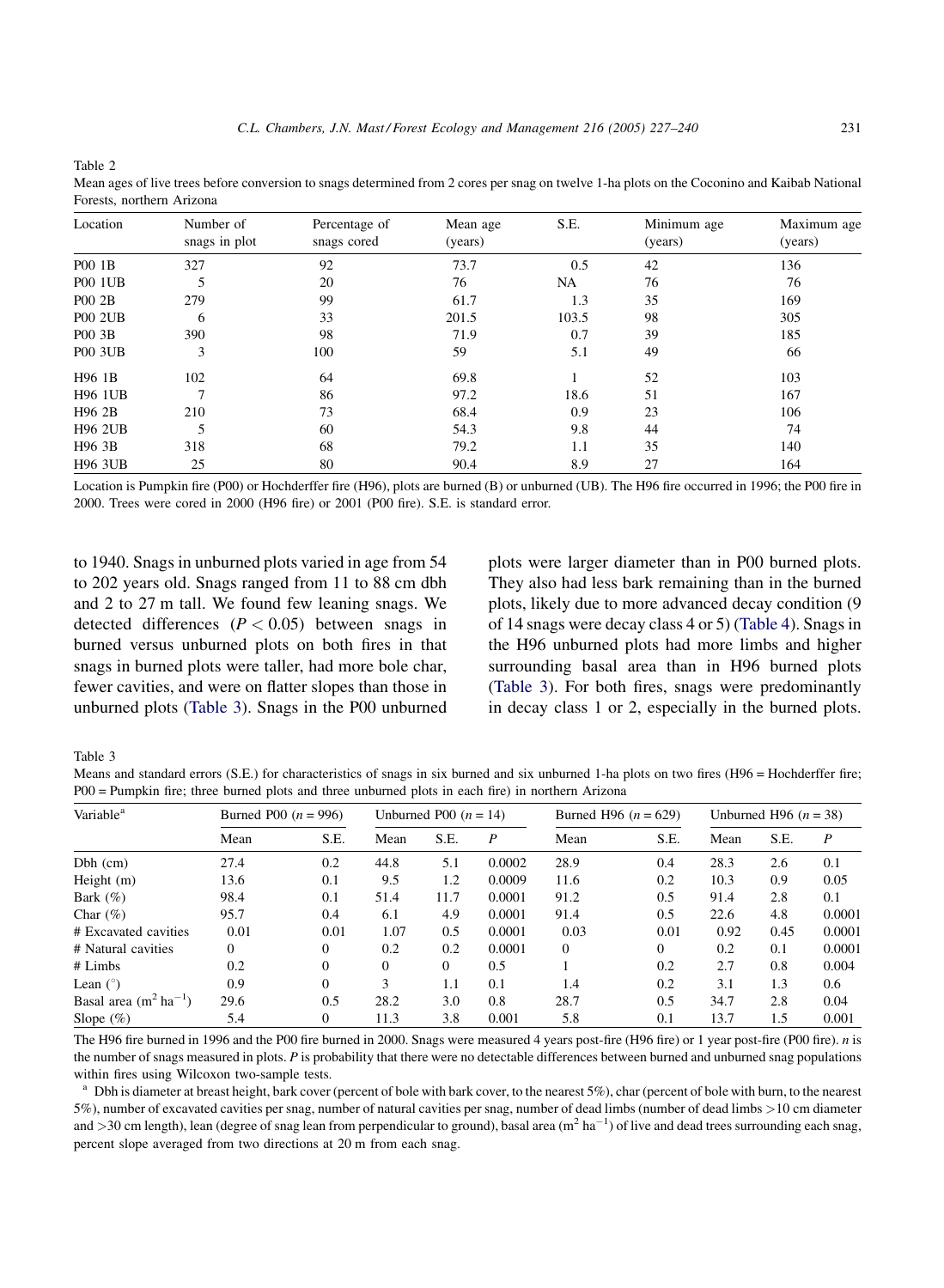<span id="page-5-0"></span>Table 4 Percentage of snags in six burned and six unburned 1-ha plots on two fires (H96 = Hochderffer fire, P00 = Pumpkin fire) in northern Arizona by decay class, with broken or intact tops, with excavated or natural cavities, or with evidence of foraging by cavity-nesting birds

|                      | <b>Burned</b><br>P <sub>00</sub> | Burned<br>H96  | Unburned<br>P <sub>0</sub> 0 | Unburned<br>H96 |
|----------------------|----------------------------------|----------------|------------------------------|-----------------|
|                      | $(n = 996)$                      | $(n = 630)$    | $(n = 14)^{a}$               | $(n = 38)$      |
| Decay class          |                                  |                |                              |                 |
| 1                    | 21                               | 27             | 7                            | 42              |
| 2                    | 79                               | 48             | 29                           | 29              |
| 3                    | $\theta$                         | 12             | $\Omega$                     | 11              |
| $\overline{4}$       | $\Omega$                         | 10             | 14                           | 16              |
| 5                    | $\theta$                         | 3              | 50                           | 3               |
| Top condition        |                                  |                |                              |                 |
| <b>Broken</b>        | 1                                | 28             | 64                           | 29              |
| Intact               | 99                               | 72             | 36                           | 71              |
|                      | Snags with excavated cavities    |                |                              |                 |
| 0                    | 99                               | 98             | 50                           | 84              |
| >1                   | 1                                | $\overline{c}$ | 50                           | 6               |
|                      | Snags with natural cavities      |                |                              |                 |
| 0                    | 99.9                             | 99.5           | 91.7                         | 91.9            |
| $\geq1$              | 0.1                              | 0.5            | 8.3                          | 8.1             |
| Evidence of foraging |                                  |                |                              |                 |
| No                   | $\overline{c}$                   | 1              | 14                           | 8               |
| Yes                  | 98                               | 99             | 86                           | 92              |

The H96 fire burned in 1996 and the P00 fire burned in 2000. Snags were measured 4 years post-fire (H96 fire) or 1 year post-fire (P00 fire). *n* is the number of snags measured in plots.<br><sup>a</sup> For snags with natural cavities,  $n = 12$ .

Most snags had intact tops and showed evidence of foraging by birds (Table 4).

Few snags contained excavated or natural cavities (Table 4). We found 13 snags in unburned plots (30%) and 18 snags in burned plots (1%) with excavated cavities. Of these 31 snags, 20 had 1 cavity: 6 (14%) snags in unburned plots, 14 (1%) in burned plots. Eleven snags had multiple cavities: 7 snags (16%) had  $>1$  cavity in unburned plots, 4 (0.3%) had  $>1$  cavity in burned plots. In both fires the proportion of snags with  $\geq$ 1 cavity was much greater in unburned plots than burned plots. However, the average number of snags per ha with cavities was similar between unburned  $(2.2 \text{ ha}^{-1})$  and burned  $(3 \text{ ha}^{-1})$  plots. We found few snags in burned or unburned plots with natural cavities (Table 4).

Snags were significantly clumped (95% CI) at all distances (up to 20 m plot diameter) using Ripley's  $K(t)$ . Spatial autocorrelation, using Moran's I, found patches of same-sized (dbh) snags as well as patches of same-height snags (95% CI). There was only 1 patch of mixed-size and mixed-height snags.

### 3.1.2. Remeasurement data (Time 1)

Fewer snags fell between Times 0 and 1 on the P00  $(14%)$  than the H96  $(41%)$  burned plots when we remeasured them 3- and 7-years post-fire, respectively. No snags fell on P00 unburned plots; 26% of snags were no longer standing on H96 unburned plots. On burned plots, larger snags were less likely to fall than smaller snags (Fig. 1). Most loss was due to snags falling (breaking at base or uprooting) as opposed to being missing (cut or not found) (1–4% of total snags on burned plots, 0–8% on unburned plots). Some snags were leaning in all plots (1–2% of total snags on burned plots, 7–11% on unburned plots).



Fig. 1. Percent of ponderosa pine snags in 3 size classes (<25, 25–50.9, >51 cm dbh) still standing when remeasured on burned (B) and unburned (U) plots. Data are from Pumpkin fire that burned in 2000 (P00), and Hochderffer fire that burned in 1996 (H96). Snags were measured in 2000 for H96 fire and 2001 for P00 fire. All snags were remeasured in 2003. Data are from snags measured on twelve 1 ha plots (six pairs: three burned and three unburned on each fire), Coconino and Kaibab National Forests. Numbers in bars are the total number of snags measured by burn class, location, and size class.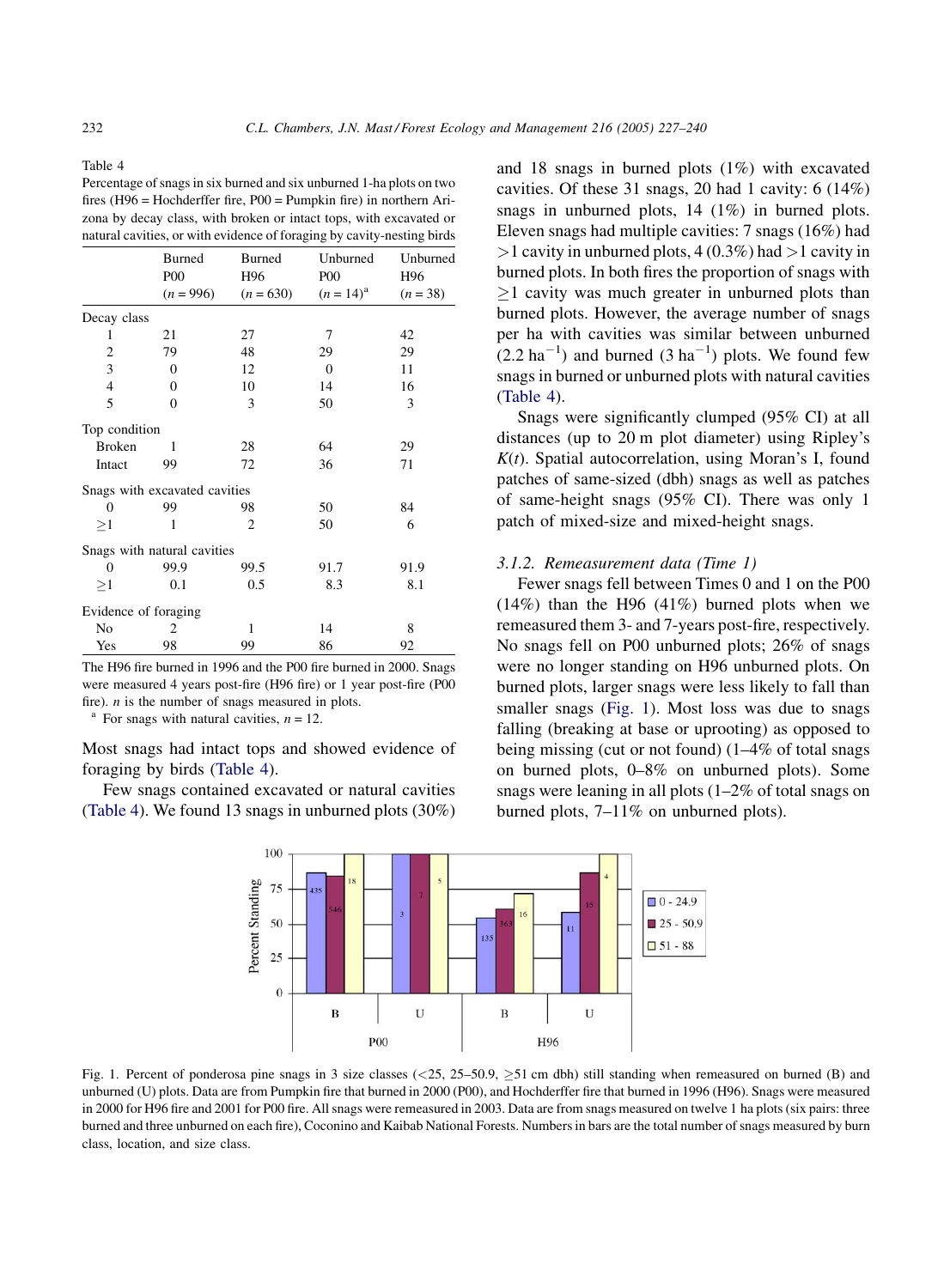| ٧ | I<br>$\sim$ | - 3<br>٠ |
|---|-------------|----------|

| $m$ can unicience (mean $D$ , muicates decrease in variable) in characteristics or standing ponderosa pine snags at remeasurement (Thire T) |                        |       |        |                         |      |                          |                          |      |                  |                         |          |      |
|---------------------------------------------------------------------------------------------------------------------------------------------|------------------------|-------|--------|-------------------------|------|--------------------------|--------------------------|------|------------------|-------------------------|----------|------|
| Variable <sup>a</sup>                                                                                                                       | Burned P00 $(n = 839)$ |       |        | Unburned P00 $(n = 13)$ |      |                          | Burned H96 ( $n = 368$ ) |      |                  | Unburned H96 $(n = 24)$ |          |      |
|                                                                                                                                             | Mean $D$               | S.E.  | P      | Mean $D$                | S.E. | P                        | Mean $D$                 | S.E. | $\boldsymbol{P}$ | Mean $D$                | S.E.     | P    |
| Height $(m)$                                                                                                                                | $-0.15$                | 0.04  | 0.0001 | $-0.13$                 | 0.08 | 0.3                      | $-1.6$                   | 0.2  | 0.0001           | $-0.7$                  | 0.7      | 0.5  |
| Bark $(\%)$                                                                                                                                 | $-2.2$                 | 0.2   | 0.0001 | $-2.1$                  | 1.2  | 0.1                      | $-2.8$                   | 0.5  | 0.0001           | $-0.9$                  | 0.4      | 0.06 |
| # Excavated cavities                                                                                                                        | 0.02                   | 0.01  | 0.08   | 0.15                    | 0.61 | $0.6^{\circ}$            | $-0.02$                  | 0.0  | 0.3              | 0.07                    | 0.09     | 1.0  |
| # Natural cavities                                                                                                                          | $-0.002$               | 0.002 | 1.0    | 0.09                    | 0.08 | 1.0                      | $-0.003$                 | 0.0  |                  | 0                       | $\Omega$ |      |
| # Limbs                                                                                                                                     | 0                      | 0     |        | 0                       | 0    | $\overline{\phantom{0}}$ | $-0.4$                   | 0.1  | 0.0001           | $-1.4$                  | 0.7      | 0.06 |
| Lean $(^\circ)$                                                                                                                             | 0.5                    | 0.2   | 0.4    | $-0.7$                  | 0.7  | 1.0                      | 0.6                      | 0.2  | 0.6              | 1.2                     | 0.9      | 0.2  |
| Basal area $(m^2 ha^{-1})$                                                                                                                  | $-8.4$                 | 0.7   | 0.0001 | 3.7                     | 3.9  | 1.0                      | $-30.9$                  | 1.8  | 0.0001           | $-15$                   | 11.5     | 0.3  |

Mean difference (mean D; indicates decrease in variable) in characteristics of standing ponderosa pine snags at remeasurement (Time 1)

Snags on Pumpkin (P00) fire were measured 1 (Time 0) and 3 (Time 1) years post-fire. Snags on Hochderffer (H96) fire were 4 (Time 0) and 7 (Time 1) years post-fire. Fires occurred in northern Arizona in 1996 (H96 fire) and 2000 (P00 fire). Snags were measured on 12 paired plots (one plot of each pair in burned area, the other in unburned area; three pairs per fire).

<sup>a</sup> Bark cover (percentage of bole with bark cover, to the nearest 5%), number of excavated cavities per snag, number of natural cavities per snag, number of dead limbs (number of dead limbs  $>10$  cm diameter and  $>30$  cm length), lean (degree of snag lean from perpendicular to ground), basal area of live and dead trees surrounding each snag.

In burned plots, height, percent bark, and basal area of trees surrounding snags had significantly decreased  $(P < 0.0001)$ . Snags in burned plots on the H96 fire had lost a significant number of limbs ( $P < 0.0001$ ) but not in P00 fire plots. In unburned plots, we did not detect any significant changes in snag characteristics  $(P > 0.06)$  (Table 5). We found changes in snag top condition in burned plots on both H96 and P00 burned plots  $(P < 0.0001)$ , but not in unburned plots  $(P = 0.3)$ . More snags in burned plots had broken

Table 6

<span id="page-6-0"></span>Table 5

Difference in percentage of ponderosa pine snags in six burned and six unburned 1-ha plots on two fires (H96 = Hochderffer fire that burned in 1996, P00 = Pumpkin fire that burned in 2000) in northern Arizona at remeasurement (Time 1) by decay class, with broken or intact tops, or with evidence of foraging by cavity-nesting birds

|                      | Burned P00       |                  | Burned H96        |                  | Unburned P00     |                  | Unburned H96   |                  |  |
|----------------------|------------------|------------------|-------------------|------------------|------------------|------------------|----------------|------------------|--|
|                      | $\%$             | $\boldsymbol{P}$ | $\%$              | $\boldsymbol{P}$ | %                | $\boldsymbol{P}$ | $\%$           | $\boldsymbol{P}$ |  |
| All snags            | $n = 996$        |                  | $n = 630$         |                  | $n = 14$         |                  | $n = 38$       |                  |  |
| Standing             | 85               |                  | 58                |                  | 100              |                  | 74             |                  |  |
| Not standing         | 15               | 0.0001           | 42                | 0.0001           | $\boldsymbol{0}$ | 0.3              | 26             | 0.007            |  |
| Standing snags       | $n = 850$        |                  | $n = 368^{\rm a}$ |                  | $n = 14$         |                  |                | $n = 28$         |  |
| Decay class          |                  |                  |                   |                  |                  |                  |                |                  |  |
|                      | 12               |                  | 10                |                  | 7                |                  | 25             |                  |  |
| $\overline{2}$       | 88               |                  | 57                |                  | 29               |                  | 46             |                  |  |
| 3                    | $\boldsymbol{0}$ |                  | 9                 |                  | $\boldsymbol{0}$ |                  | 11             |                  |  |
| 4                    | $\boldsymbol{0}$ |                  | 10                |                  | 14               |                  | 14             |                  |  |
| 5                    | $\mathbf{0}$     | 0.0001           | 14                | 0.0001           | 50               | 1                | $\overline{4}$ | 0.7              |  |
| Top condition        |                  |                  |                   |                  |                  |                  |                |                  |  |
| <b>Broken</b>        | 3                |                  | 53                |                  | 71               |                  | 39             |                  |  |
| Intact               | 97               | 0.0001           | 47                | 0.0001           | 29               | 0.3              | 61             | 0.3              |  |
| Evidence of foraging |                  |                  |                   |                  |                  |                  |                |                  |  |
| No                   | 1.6              |                  | 0.5               |                  | 7                |                  | 4              |                  |  |
| Yes                  | 98.4             | 0.4              | 99.5              |                  | 93               |                  | 96             | 0.3              |  |

Baseline data for snags was taken in 2000 for H96 and 2001 for P00. Snags were remeasured in 2003 (Time 1) which was 7 years post-fire for H96 fire or 3 years post-fire for P00 fire. P is the probability that no change was detected between Times 0 and 1 in number of standing snags, decay class, top condition, or evidence of foraging.

<sup>a</sup> For burned H96,  $n = 366$  for evidence of foraging.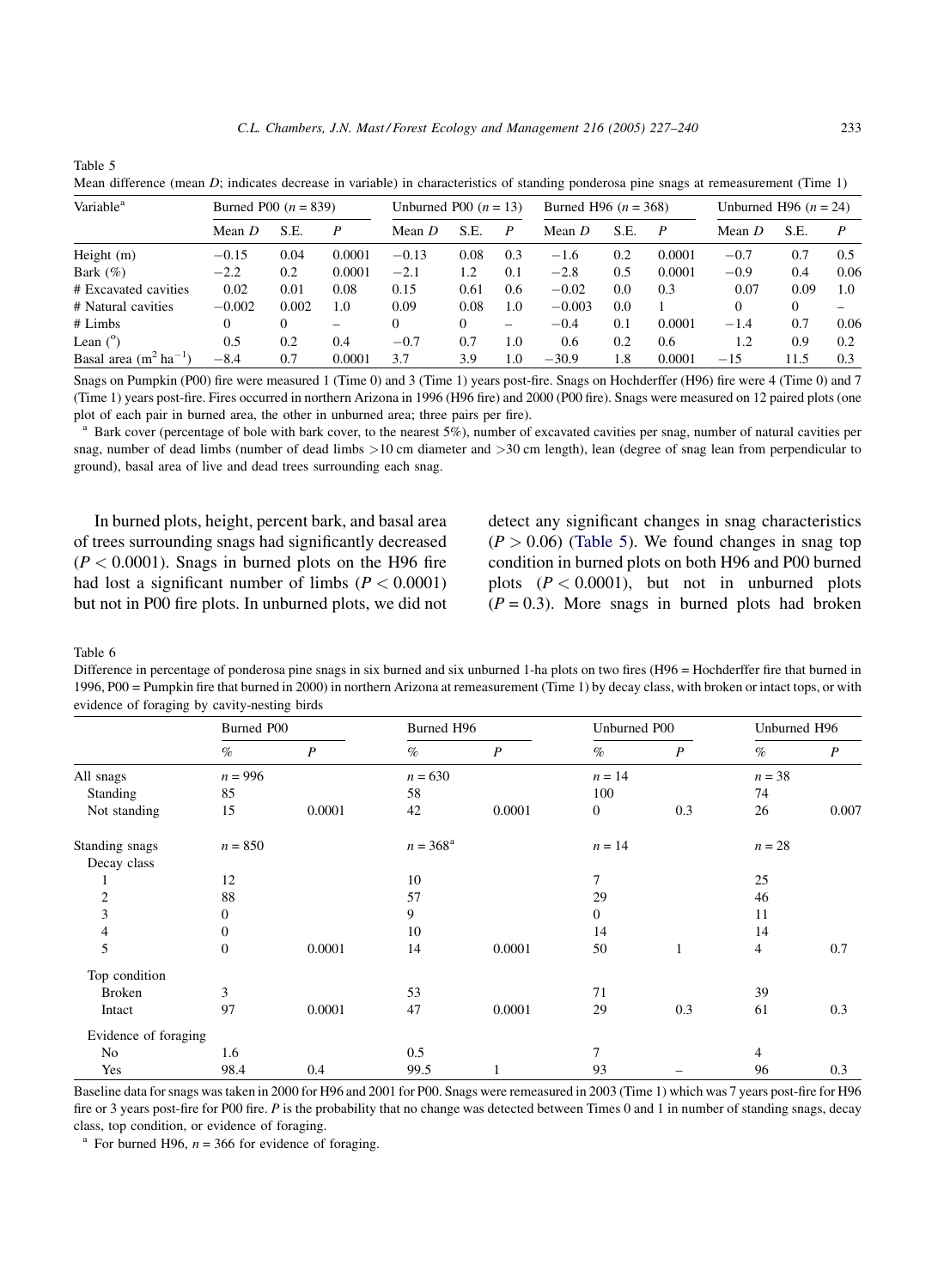tops 3 or 7 years post-fire than when they were first measured 1 or 4 years post-fire, respectively. Snags in burned plots were in more advanced decay classes when remeasured on both the H96 and P00 fires  $(P < 0.0001)$  but not in unburned plots  $(P > 0.7)$ ([Table 6](#page-6-0)).

We did not detect differences in number of excavated or natural cavities between Times 0 and 1 ([Table 5](#page-6-0)). We found evidence of foraging by woodpeckers in most snags when we measured them initially, so did not detect a difference when we remeasured them  $(P \ge 0.3)$  ([Table 6](#page-6-0)).

Snags were significantly clumped (95% CI) at all distances up to 20 m diameter using Ripley's  $K(t)$ . Using Ripley's  $K_{12}(t)$ , we found significant negative spatial association between fallen snags at Time 1 versus those still standing at Time 1.

## 3.1.3. Characteristics of burned snags that remained standing

We were unable to develop a model for burned snags using H96 and P00 plots combined (goodnessof-fit  $P < 0.01$ ), so we developed separate models for each fire. Our sample size was too small to develop a logistic regression model explaining which snags remained standing in unburned plots.

Whether a ponderosa pine snag remained standing  $(n = 850)$  or not  $(n = 145)$  3 years post-burn on the Pumpkin fire could be predicted by a logistic regression model that included basal area of live and dead trees surrounding the snag at Time 0 (likelihood ratio  $P < 0.0001$ , goodness-of-fit  $P = 0.06$ ). Three-year-old fire-killed snags were more likely to remain standing if they had higher surrounding basal area at Time 0. This model accurately classified 52% of standing snags. However, the best model predicting whether a ponderosa pine snag remained standing included both basal area of live and dead trees surrounding the snag at Time 0 and basal area of live and dead trees surrounding the snag when remeasured at Time 1 (likelihood ratio  $P < 0.0001$ , goodness-of-fit  $P = 0.4$ ). Three-year-old fire-killed snags were more likely to remain standing if they had higher surrounding basal area (live and dead trees) (Fig. 2). This model accurately classified 87% of standing snags.

Whether a ponderosa pine snag remained standing  $(n = 368)$  or not  $(n = 258)$  in burned stands 7



Fig. 2. Characteristics of 3-year-old fire-killed ponderosa pine snags that helped distinguish standing from fallen snags. Snags were measured on Pumpkin fire (P) which burned in 2000. Snags were measured in 2001 (996 standing snags) and 2003 (839 standing and 157 fallen snags). (A) BA1 and (B) BA0 were basal area of surrounding trees (live and dead) when snags were remeasured at 3 years post-fire (BA1) and 1 year post-fire (BA0).

years post-burn at the Hochderffer fire was best predicted by a logistic regression model that included dbh at Time 0, height at Time 0, lean at Time 0, basal area of surrounding live and dead trees at Time 0, and basal area of surrounding live and dead trees at Time 1 (likelihood ratio  $P < 0.0001$ , goodness-of-fit  $P = 0.4$ ). Snags most likely to persist on the H96 fire were straight, short, large diameter, and in clumps of live and/or dead trees ([Fig. 3](#page-8-0)). This model accurately classified 79% of standing snags.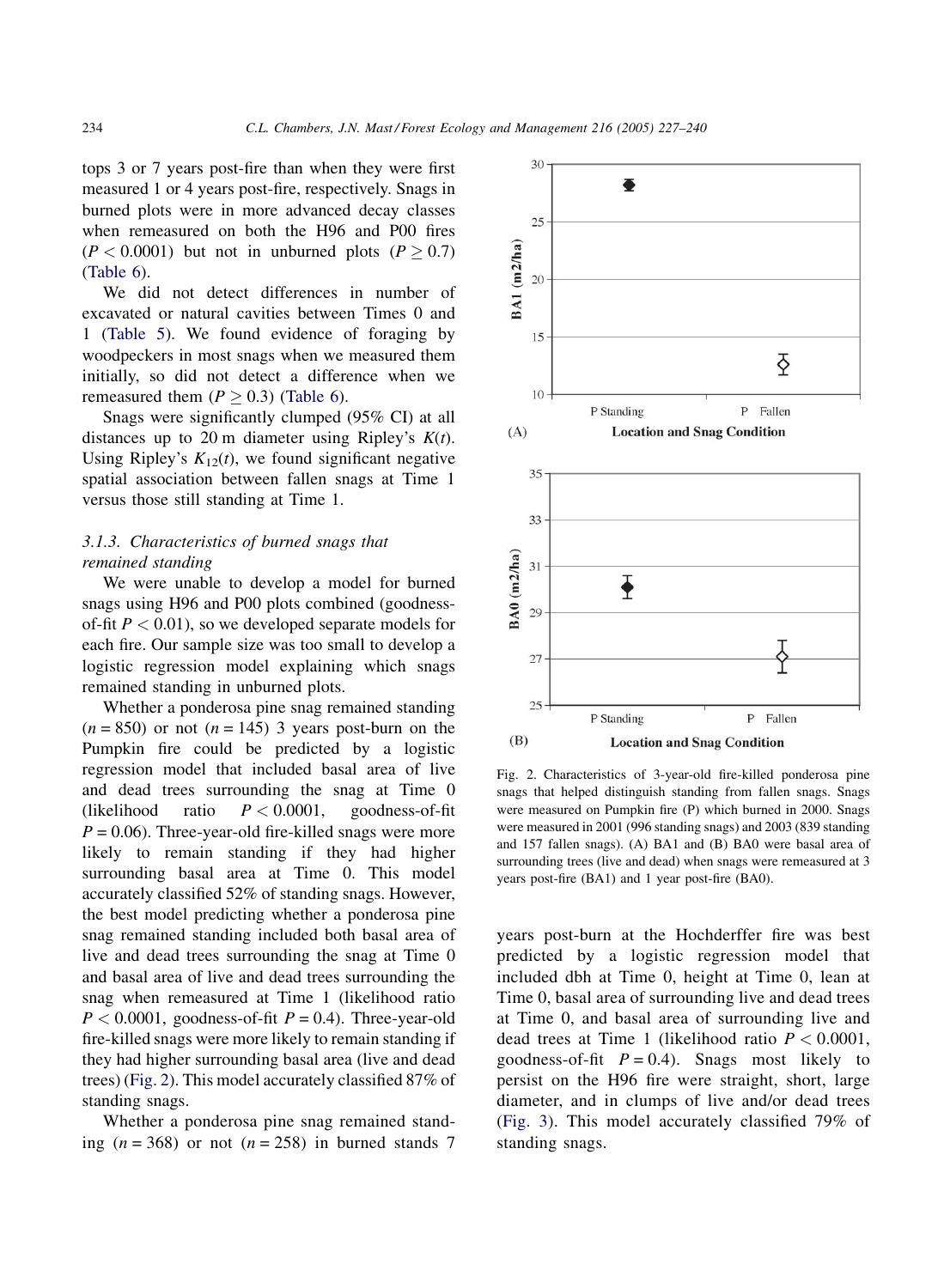<span id="page-8-0"></span>

Fig. 3. Characteristics of 7-year-old fire-killed ponderosa pine snags that helped distinguish standing from fallen snags. Snags were measured on the Hochderffer fire (H) which burned in 1996. Snags were measured in 2000 (629 standing snags) and 2003 (359 standing and 270 fallen snags). (A) Diameter at breast height (Dbh0), (B) height (ht0), (C) degree of lean (lean0), and (D) initial basal area of live and dead surrounding trees (BA0) were measured at Time 0. (E) BA1 is basal area of live and dead surrounding trees when snags were remeasured at Time 1 (7 years post-fire).

## 3.1.4. Characteristics of snags containing excavated cavities

Whether a snag contained excavated cavities  $(n = 31)$  or not  $(n = 59)$  was best predicted by dbh and top condition measured at Time 0 (likelihood ratio

 $P < 0.0001$ ; goodness-of-fit  $P = 0.3$ ). The probability of a ponderosa pine snag containing excavated cavities increased if the top was broken and as dbh of the snag increased [\(Fig. 4](#page-9-0)). This model accurately classified 83% of standing snags with excavated cavities.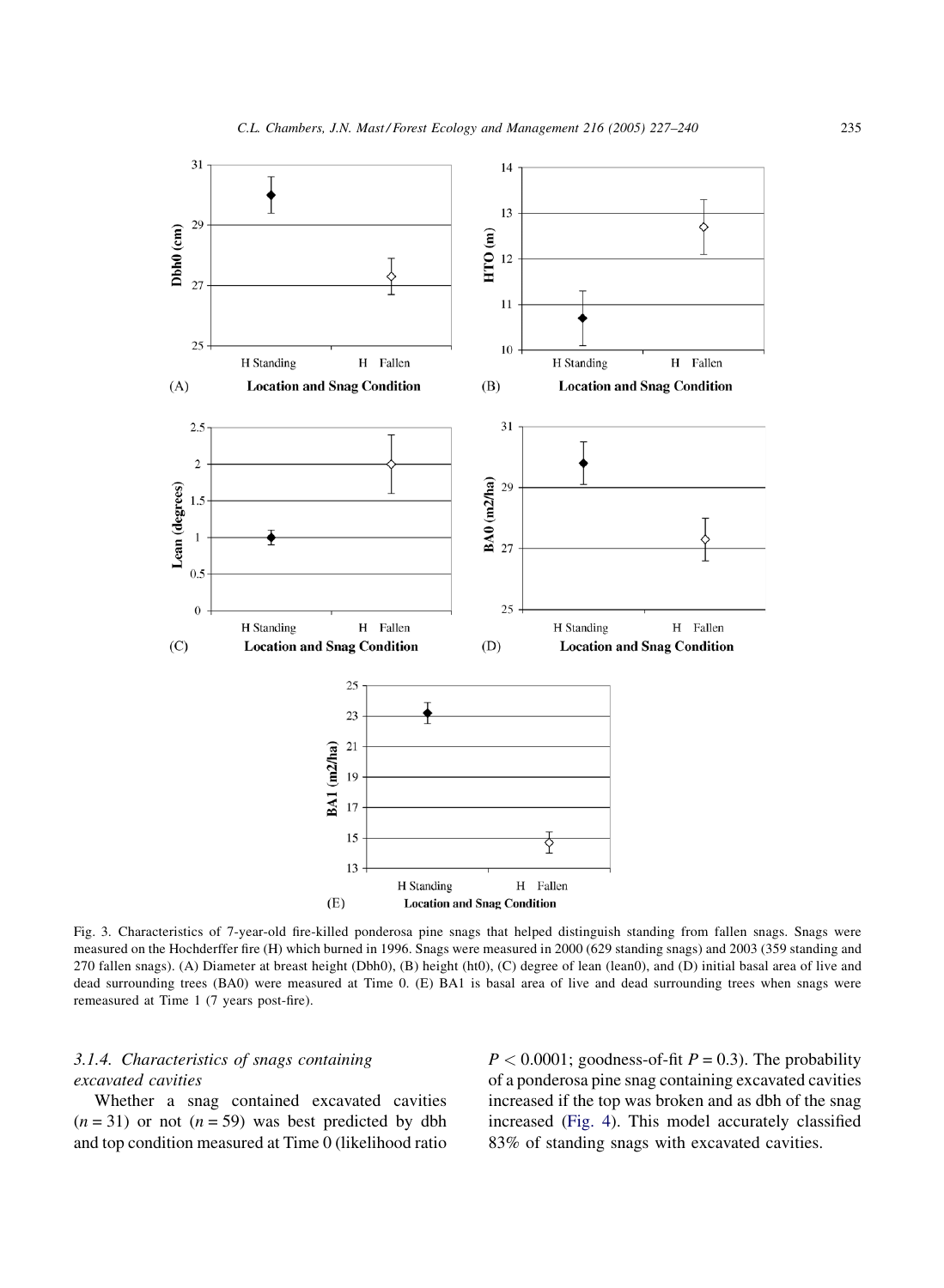<span id="page-9-0"></span>

Fig. 4. Characteristics of burned and unburned ponderosa pine snags with and without excavated cavities. Snags were measured on twelve 1-ha plots from two fires in northern Arizona  $(H = Hoch$ derffer fire, Coconino National Forest, fire burned in 1996, snags first measured in 2000, remeasured in 2003;  $P =$  Pumpkin fire, Coconino and Kaibab National Forests, fire burned in 2000, snags first measured in 2001, remeasured in 2003) (six pairs: three burned and three unburned on each fire). Data represent a subset of snags measured;  $n = 31$  for snags with excavated cavities,  $n = 59$  for snags without excavated cavities. (A) Top condition for snags is intact or broken, (B) dbh0 is diameter at breast height of snag.

#### 4. Discussion

#### 4.1. Snag dynamics

Wildfire can dramatically increase snag density across a landscape, creating a pulse of new snags and altering vegetation class from mature forest to open grasslands with snags. The burned snags in severely burned areas that we monitored were much denser (17–70 times) than unburned snags in ponderosa pine forests that had not burned. We found that snags in Hochderffer burned plots most likely to remain standing were straight, large diameter, broken-topped snags in denser clumps. We suspected that wind affected top condition of snags in our study by breaking snags at heights  $>1.8$  m which then contributed to their stability. [Raphael and Morrison](#page-12-0) [\(1987\)](#page-12-0) similarly reported that snag longevity for pine species (Pinus spp.) was greater for larger diameter, less decayed, shorter height snags with broken tops. However, in our study wind also felled snags (breaking to <1.8 m height or uprooting them). Having higher basal area of live or dead trees surrounding a snag appeared to protect them by slowing fall rate; most likely these clumps helped block wind. Ponderosa pine snags appeared to be stable for 3–4 years postfire, but began to fall at higher rates after this time. We suspected that unburned snags would persist longer than burned snags, especially in smaller size classes. Because of our small sample size for unburned snags, we were unable to test this.

Ponderosa pine snag dynamics in severely burned areas have been described in other parts of the western United States. We observed remarkably similar fall rates to these areas, with high losses of snags within a short time period (4–7 years). For example, [Bull \(1983\)](#page-11-0) found that 11% of burned ponderosa pine snags fell within 4 years. She also found that top breakage occurred rapidly, possibly because the thick bark of ponderosa pine retained moisture that promoted decay. We found a similar fall rate on the P00 fire; with 14% of burned snags fallen 3 years after fire (Fig. 5).

Other studies examined fall rate by dbh size class. [Keen \(1929\)](#page-12-0) reported that 42% of smaller (25–46 cm



Fig. 5. Percent of fire-killed ponderosa pine snags by dbh size class  $(<23, 23-50, 51-71, >76$  cm dbh, and all size classes combined) standing post-fire on the Pumpkin (P00) and Hochderffer (H96) burned plots from northern Arizona, compared with studies by [Keen](#page-12-0) [\(1929\),](#page-12-0) [Dahms \(1949\)](#page-12-0), [Bull \(1983\),](#page-11-0) and [Everett et al. \(1999\).](#page-12-0) [Bull](#page-11-0)'s (1983) data were for 4 years post-fire, [Keen \(1929\)](#page-12-0) and [Everett et al.](#page-12-0) [\(1999\)](#page-12-0) were for 7 years post-fire, and [Dahms \(1949\)](#page-12-0) for 10 years post-fire. The P00 burned plots are for 3 years post-fire (P) and the H96 for 7 years post-fire (H).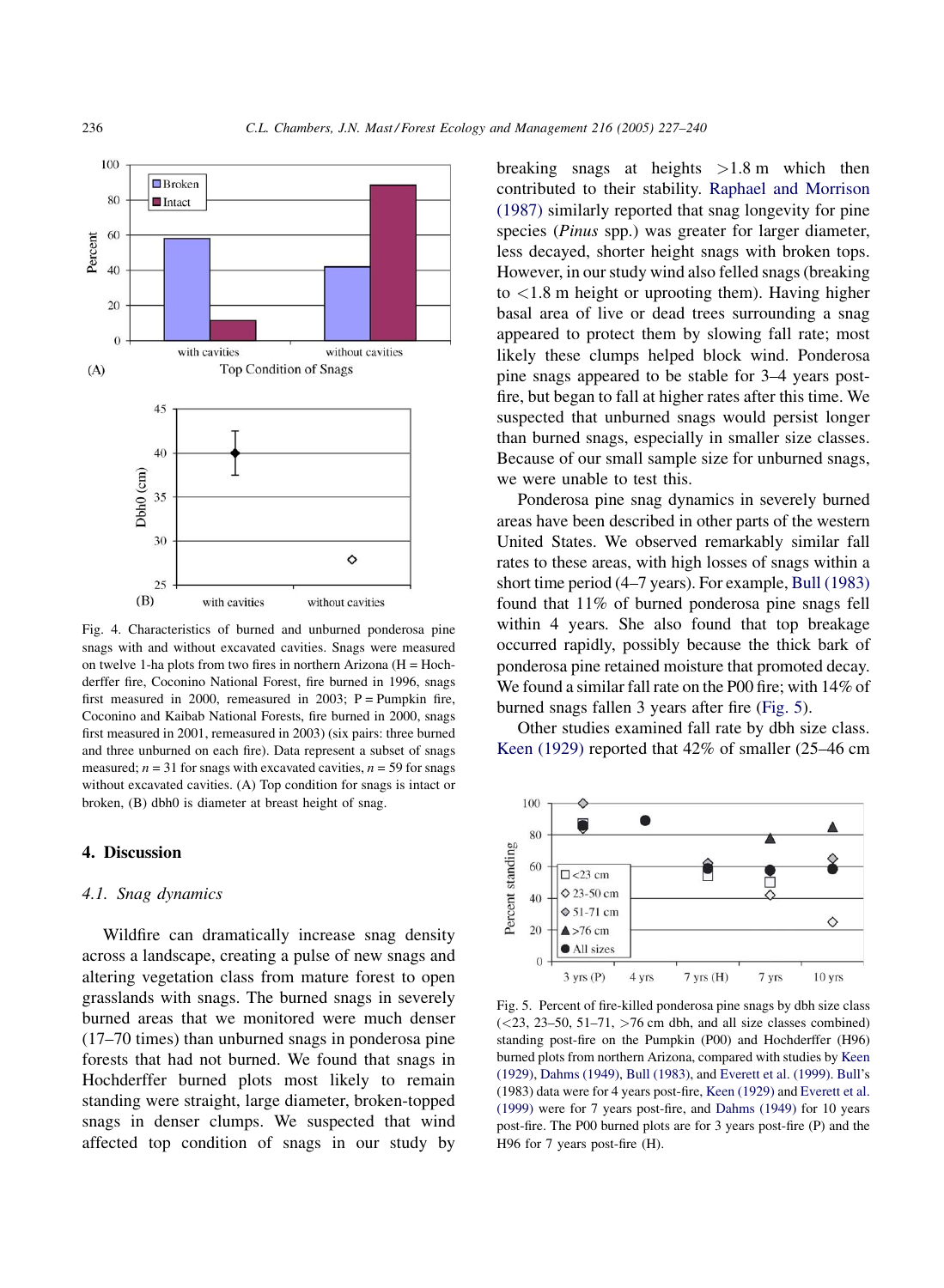dbh) ponderosa pine snags remained standing 7 years post-fire. Although we found a higher percentage (60%) of our 7-year-old snags in this dbh class standing, we initially undercounted snags on the H96 fire since we did not tag snags until 4 years after the H96 fire occurred. We monitored only standing snags, so it is likely that some snags had already fallen (e.g., 14% as we found on P00 fire plots), especially in these smaller size classes. However, we did find similar fall rates for larger snags; 62% of snags 51–71 cm dbh were standing 7 years post-fire compared with 57% described by [Keen \(1929\)](#page-12-0) ([Fig. 5](#page-9-0)). [Dahms \(1949\)](#page-12-0) reported that only 25% of ponderosa pine 20–51 cm dbh snags were standing 10 years post-fire but larger burned snags persisted longer (65% of 51–76 cm and 85% of 76–107 cm dbh snags remained standing) [\(Fig. 5](#page-9-0)). We found 60, 62, and 100% of snags on our burned plots in these size categories were standing 7 years post-fire (although we only had two snags in the largest size category) and will continue to monitor snag fall with the expectation that larger dbh burned snags will persist longer than smaller snags.

[Everett et al. \(1999\)](#page-12-0) found that about 50% of ponderosa pine snags <23 cm dbh fell or broke to minimum 1.8 m height during the first 7–12 years post-fire. We found 46% of <23 cm dbh snags had fallen 7 years post-fire; however, only 13% of 4-yearold burned snags had fallen ([Fig. 5](#page-9-0)). [Raphael and](#page-12-0) [Morrison \(1987\)](#page-12-0) also reported high fall rates for pine species with most fall (68%) occurring within the first 5 years of burn. Fall rates for ponderosa pine snags appear to greatly increase 4 years post-burn, especially for smaller dbh size classes ([Raphael and Morrison,](#page-12-0) [1987](#page-12-0)). [Everett et al. \(1999\)](#page-12-0) also reported that most burned ponderosa pine snags 23 cm dbh reached decay class 3 (soft snags, bark and branches absent, bole intact, minimum of top breakage) 15–25 years post-fire. Seven years post-fire our snags were primarily in decay class 2, suggesting a similar progression in decay over time.

## 4.2. Use by cavity excavators

Cavity excavators used large diameter (e.g., 40 cm) burned snags within 3–4 years of creation by wildfire, suggesting the importance of retaining large diameter snags, regardless of origin, to wildlife. Although we

did not have large numbers of unburned snags for comparison, the high mean density of cavities (1 per snag) reflected their importance to cavity nesters.

Snags were not a limiting factor for cavity nesters in severely burned areas; instead, territoriality of birds may explain the similar cavity densities of  $2.2-3$  ha<sup>-1</sup> that we observed in burned and unburned plots. Hairy woodpeckers (Picoides villosus) and Lewis's woodpeckers (Melanerpes lewis) nested and northern flickers (Colaptes auratus) foraged in burned areas in and around our plots. These species could account for the creation of cavities in recently-burned snags since they have been found to be more abundant in recent wildfire-burned areas (hairy woodpecker, [Covert, 2003\)](#page-11-0), have higher reproductive success in crown-burned ponderosa pine forests (Lewis' woodpecker, [Saab and Vierling, 2001\)](#page-12-0), or are suspected to respond positively to high severity, stand replacement fire ([Saab and Dudley, 1998\)](#page-12-0).

[Saab and Dudley \(1998\)](#page-12-0) also found that primary cavity nesters selected nest sites in clumps of snags and that nest trees were larger diameter, more heavily decayed snags with broken tops. Thus, both burn severity and spatial arrangement of snags affected cavity nester use. These findings are markedly similar to ours. Snags in burned and unburned plots used by cavity excavators were more likely to be large diameter and broken topped or shorter in height. We did not find a relationship with decay class but many of the cavities we found were in 1–4-year-old burned snags in early stages of decay.

[Ganey and Vojta \(2004\)](#page-12-0) compared cavity density and characteristics of snags containing excavated cavities in unburned ponderosa pine and mixed conifer forests in northern Arizona. Cavities were more often found in large dbh ponderosa pine that were in more advanced decay classes and had broken tops. The similarity of their findings in unburned snags with our findings in burned and unburned snags indicates that retaining large diameter snags across the landscape, regardless of burn severity, is important to cavity nesters.

## 5. Conclusions

Wildfire can alter snag density across a landscape, creating pulses of snags of similar decay class. The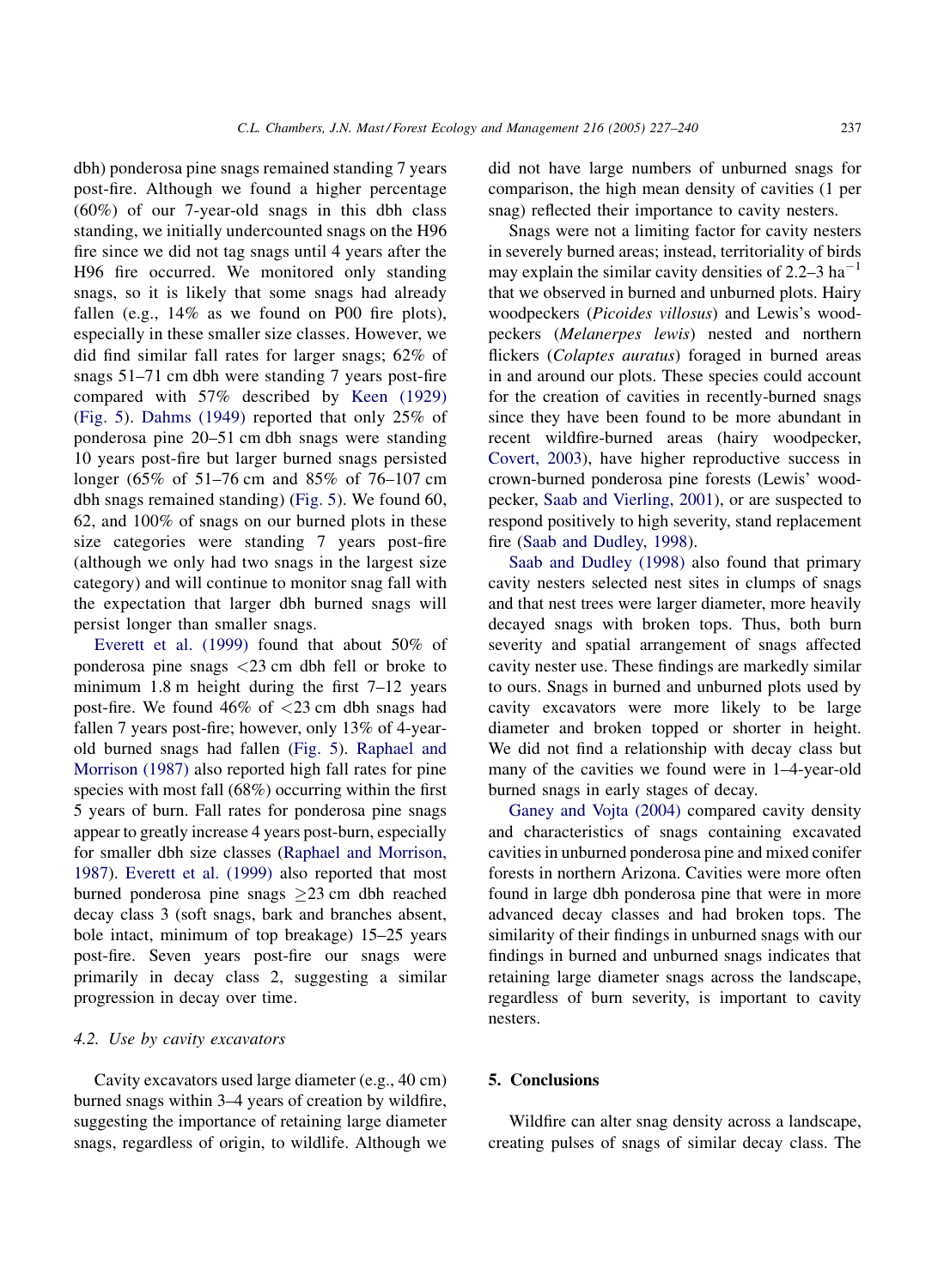<span id="page-11-0"></span>availability of snags in larger size classes will therefore depend on the size classes of live trees that were fire-killed. We had a range of size classes in our burned plots. Habitat remaining will affect cavitynesting species. Burned and unburned snag plots in our study differed because qualities of fire-killed snags differed from those of ''naturally'' killed snags. Burned and unburned snags were created through different disturbances, and differed in spatial and temporal distribution. Cavity nester use of both burned and unburned snags suggested that even though snags were created by different processes, both are important as wildlife habitat. Burned snags benefit species such as hairy, Lewis's, and black-backed woodpeckers because of the type of habitat created (high density of burned snags that are used for both nesting and foraging) [\(Hutto, 1995; Saab and Vierling,](#page-12-0) [2001; Kotliar et al., 2002; Covert, 2003](#page-12-0)). Other species select unburned over burned snags or snags in unburned areas ([Kotliar et al., 2002\)](#page-12-0). Thus, resource managers should retain both unburned and burned snags. Larger diameter snags will be useful for nesting, both large and small diameter snags for foraging.

Retaining large diameter snags surrounded by higher basal area of live and/or dead trees should help retain fire-killed snags longer. Bird responses to fire were influenced by a number of factors (e.g., burn size, burn severity, pre- and post-fire cover types, time since fire), and salvage logging could alter species' use of burns [\(Kotliar et al., 2002](#page-12-0)). Many cavity nesting birds do not use heavily salvaged burns, but some can likely persist in partially salvaged burns ([Hutto, 1995;](#page-12-0) [Kotliar et al., 2002](#page-12-0)). [Raphael and Morrison \(1987\)](#page-12-0) suggested that models of snag dynamics must include species, condition of trees becoming snags, and factors causing trees to die. Burn condition appeared to be a factor affecting snag longevity. Burned ponderosa pine snags may not last as long as unburned snags, so it will be important to track how snags created by different methods are used by cavity nesters.

Our findings are very similar to other studies of snag dynamics and cavity nesting bird use following fire that have been conducted throughout the western United States. Severely burned areas experience a large pulse of snags that may be followed by a long interval of little to no recruitment of large snags. Because burned snags may not last as long, but are

important to some cavity nesters, it will be important to track snag replacement over time so a landscape does not become devoid of snags.

## Acknowledgments

We thank D. Bernardos, S. Hedwall, S. Alberts, D. Passovoy, A.J. Monatesti, B. Solvesky, R.F. Yarborough, B. Noble for their assistance in measuring snags and J. Ganey and C. Vojta for reviewing drafts of this manuscript. Three anonymous reviewers provided helpful comments that greatly improved the manuscript. Funding for this project was provided by the Southwest Fire Initiative, Ecological Restoration Institute, and Northern Arizona University Intramural Grants Program.

#### References

- Anonymous, 1995. Terrestrial ecosystem survey of the Coconino National Forest. United States Department of Agriculture, Southwestern Region, Albuquerque, New Mexico.
- Besag, J., Diggle, P.J., 1977. Simple Monte Carlo tests for spatial patterns. Appl. Stat. 26, 327–333.
- Boucher, P.F., Block, W.M., Benavidez, G.V., Wiebe, L.E., 1999. Implementing the expanded prescribed fire program on the Gila National Forest, New Mexico: implications for snag management. In: Proceedings of the Tall Timbers Fire Conference, vol. 20. pp. 374–379.
- Bull, E., 1983. Snag habitat management. Gen. Tech. Rep. RM-99. United States Department of Agriculture, Fort Collins, CO.
- Cliff, A.D., Ord, J.K., 1973. Spatial Autocorrelation. Pion Limited, London.
- Cliff, A.D., Ord, J.K., 1981. Spatial Processes: Models and Applications. Pion Limited, London.
- Cochran, P.H., Hopkins, W.E., 1991. Does fire exclusion increase productivity of ponderosa pine? In: Harvey, A.E., Neuenschwander, L.F. (Eds.), Proceedings of the Management and Productivity of Western-Montane Forest Soils, Gen. Tech. Re INT-280, United States Department of Agriculture, Ogden, UT, pp. 224–228.
- Cooper, C.F., 1960. Changes in vegetation, structure, and growth of southwestern pine forests since white settlement. Ecol. Monogr. 30, 129–164.
- Covert, K., 2003. Hairy woodpecker winter ecology following wildfire: effects of burn severity and age. M.S. Thesis. Northern Arizona University, Flagstaff.
- Covington, W.W., Moore, M.M., 1994. Southwestern ponderosa forest structure: changes since Euro-American settlement. J. For. 92, 39–47.
- Covington, W.W., Everett, R.L., Steele, R.W., Irwin, L.I., Daer, T.A., Auclair, A.N.D., 1994. Historical and anticipated changes in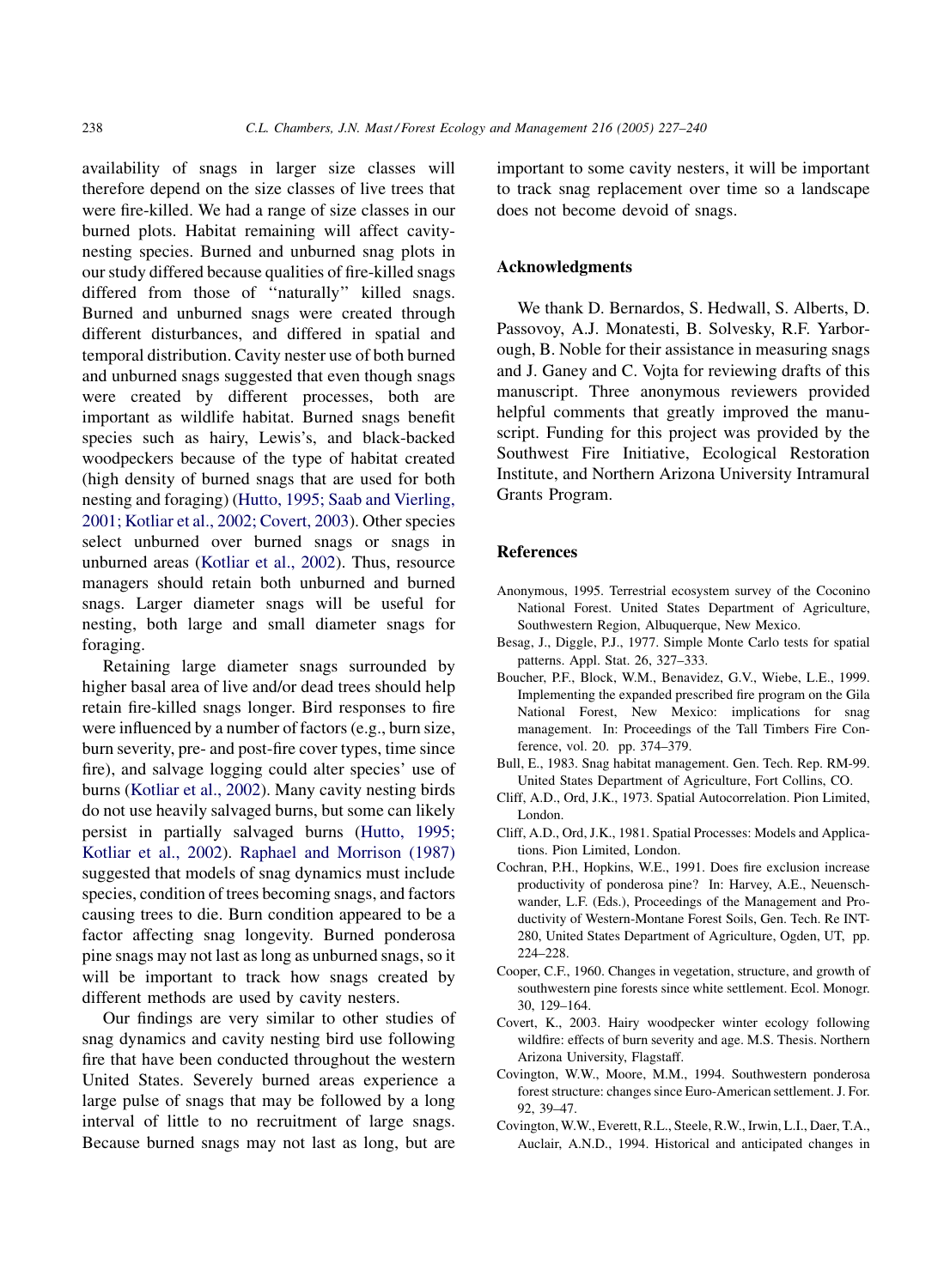<span id="page-12-0"></span>forest ecosystems of the Inland West of the United States. J. Sustainable For. 2, 13–63.

- Cunningham, J.B., Balda, R.P., Gaud, W.S., 1980. Selection and use of snags by secondary cavity-nesting birds of the ponderosa pine forest. For. Serv. Res. Pap. RM-222. United States Department of Agriculture, Fort Collins, CO.
- Dahms, W., 1949. How long do ponderosa pine snags stand? For. Serv. Res. Note no. 57. United States Department of Agriculture, Portland, OR.
- Diggle, P.J., 1983. Statistical Analysis of Spatial Point Patterns. Academic Press, New York.
- Duncan, R.P., 1990. Spatial Analysis Programs. Statistical Analysis Software Package, Lincoln, New Zealand.
- Everett, R., Lehmkuhl, J., Schellhaas, R., Ohlson, P., Keenum, D., Riesterer, H., Spurbeck, D., 1999. Snag dynamics in a chronosequence of 26 wildfires on the east slope of the Cascade Range in Washington state, USA. Int. J. Wildl. Fire 9, 223–234.
- Gaines, E.M., Kallander, H.R., Wagner, J.A., 1958. Controlled burning in southwestern ponderosa pine: results from the Blue Mountain Plots Fort Apache Indian Reservation. J. For. 56, 323– 327.
- Ganey, J.L., 1999. Snag density and composition of snag populations on two National Forests in northern Arizona. For. Ecol. Manage. 117, 169–178.
- Ganey, J.L., Vojta, S.C., 2004. Characteristics of snags containing excavated cavities in northern Arizona mixed-conifer and ponderosa pine forests. For. Ecol. Manage. 199, 323–332.
- Grissino-Mayer, H.D., Swetnam, T.W., 2000. Century-scale climate forcing of fire regimes in the American Southwest. Holocene 10, 213–220.
- Haase, P., 1995. Spatial pattern analysis in ecology based on Ripley's K-function: introduction and methods of edge correction. J. Veg. Sci. 6, 575–582.
- Harrington, M., 1996. Fall rates of prescribed fire-killed ponderosa pine. For. Serv. Res. Pa INT-RP-489. United States Department of Agriculture, Ogden, UT.
- Horton, S.P., Mannan, R.W., 1988. Effects of prescribed fire on snags and cavity-nesting birds in southeastern Arizona pine forests. Wildl. Soc. Bull. 16, 37–44.
- Hosmer, D.W., Lemeshow, S., 1989. Applied Logistic Regression. John Wiley & Sons, New York, NY.
- Hutto, R.L., 1995. Composition of bird communities following stand-replacement fires in northern Rocky Mountain (USA) conifer forests. Consver. Biol. 9, 1041–1058.
- Keen, F., 1929. How soon do yellow pine snags fall? J. For. 27, 735– 737.
- Klemmedson, J.O., Smith, E.L., 1979. Vegetation-soil relations of forests, woodlands, and grasslands of Arizona and New Mexico Forest soils and land use. In: Youngberg, C.T. (Ed.), Proceedings of the Fifth North American Soils Conference, Colorado State University, Fort Collins, CO, pp. 42–67.
- Kotliar, N.B., Hejl, S.J., Hutto, R.L., Saab, V.A., Melcher, C.P., McFadzen, M.E., 2002. Effects of fire and post-fire salvage logging on avian communities in conifer-dominated forests of the western United States. Stud. Avian Biol. 25, 49–64.
- Legendre, P., 1993. Spatial autocorrelation: trouble or new paradigm? Ecol. 74, 1659–1673.
- Legendre, P., Fortin, M., 1989. Spatial analysis and ecological analysis. Vegetation 80, 107–138.
- Lehmkuhl, J.F., Everett, R.L., Schellhaas, R., Ohlson, P., Keenum, D., Riesterer, H., Spurbeck, D., 2003. Cavities in snags along a wildfire chronosequence in eastern Washington. J. Wildl. Manage. 67, 219–228.
- Lotwick, H.W., Silverman, B.W., 1982. Methods for analyzing spatial processes of several types of points. J. R. Stat. Soc. Bull. 44, 406–413.
- Marriott, F.H.C., 1979. Barnard's Monte Carlo test: how many simulations? Appl. Stat. 28, 75–77.
- Mast, J.N., Veblen, T.T., 1994. A dendrochronological method of studying tree mortality patterns. Phys. Geogr. 15, 529–542.
- Mast, J.N., Veblen, T.T., 1999. Tree spatial patterns and stand development along the pine-grassland ecotone in the Colorado Front Range. Can. J. For. Res. 29, 575–584.
- Mast, J.N., Wolf, J., 2004. Ecotonal changes and altered tree spatial patterns in lower mixed-conifer forests, Grand Canyon National Park, Arizona, USA. Landsc. Ecol. 19, 167–180.
- Mast, J.N., Fulé, P.Z., Moore, M.M., Covington, W.W., Waltz, A.E.M., 1999. Restoration of presettlement age structure of an Arizona ponderosa pine forest. Ecol. Appl. 9, 228–239.
- McHugh, C.W., Kolb, T.E., 2003. Ponderosa pine mortality following fire in northern Arizona. Int. J. Wildl. Fire 12, 7–22.
- Moran, P.A.P., 1950. Notes on continuous stochastic phenomena. Biometrika 37, 17–23.
- Odland, J., 1988. Spatial Autocorrelation. Sage Publication, London.
- Rabe, M.J., Morrell, T.E., Green, H., deVos Jr., J.C., Miller, C.R., 1998. Characteristics of ponderosa pine snag roosts used by reproductive bats in northern Arizona. J. Wildl. Manage. 62, 612–621.
- Raphael, M., Morrison, M., 1987. Decay and dynamics of snags in the Sierra Nevada, CA. For. Sci. 33, 774–783.
- Raphael, M.G., White, M., 1984. Use of snags by cavity-nesting birds in the Sierra Nevada. Wildl. Monogr. 86, 1–66.
- Ripley, B.D., 1977. Modeling spatial patterns. J. R. Stat. Soc. Bull. 39, 172–212.
- Ripley, B.D., 1981. Spatial Statistics. John Wiley & Sons, New York, NY.
- Saab, V.A., Dudley, J.G., 1998. Responses of cavity-nesting birds to stand-replacement fires and salvage logging in ponderosa pine/ Douglas-fir forest of southwestern Idaho. For. Serv. Res. Pa RMRS-RP-11. United States Department of Agriculture, Ogden, **ITT**
- Saab, V.A., Vierling, K.T., 2001. Reproductive success of Lewis's woodpecker in burned pine and cottonwood riparian forests. Condor 103, 491–501.
- Saab, V.A., Bock, C.E., Rich, T.D., Dobkin, D.S., 1995. Livestock grazing effects in western North America. In: Martin, T.E., Finch, D.M. (Eds.), Ecology and Management of Neotropical Migratory Birds. Oxford University Press Inc., New York, NY, pp. 311–356.
- Scott, V.E., 1979. Bird response to snag removal in ponderosa pine. J. For. 77, 26–28.
- Scott, V.E., Oldemeyer, J.L., 1983. Cavity-nesting bird requirements and response to snag cutting in ponderosa pine (Tech